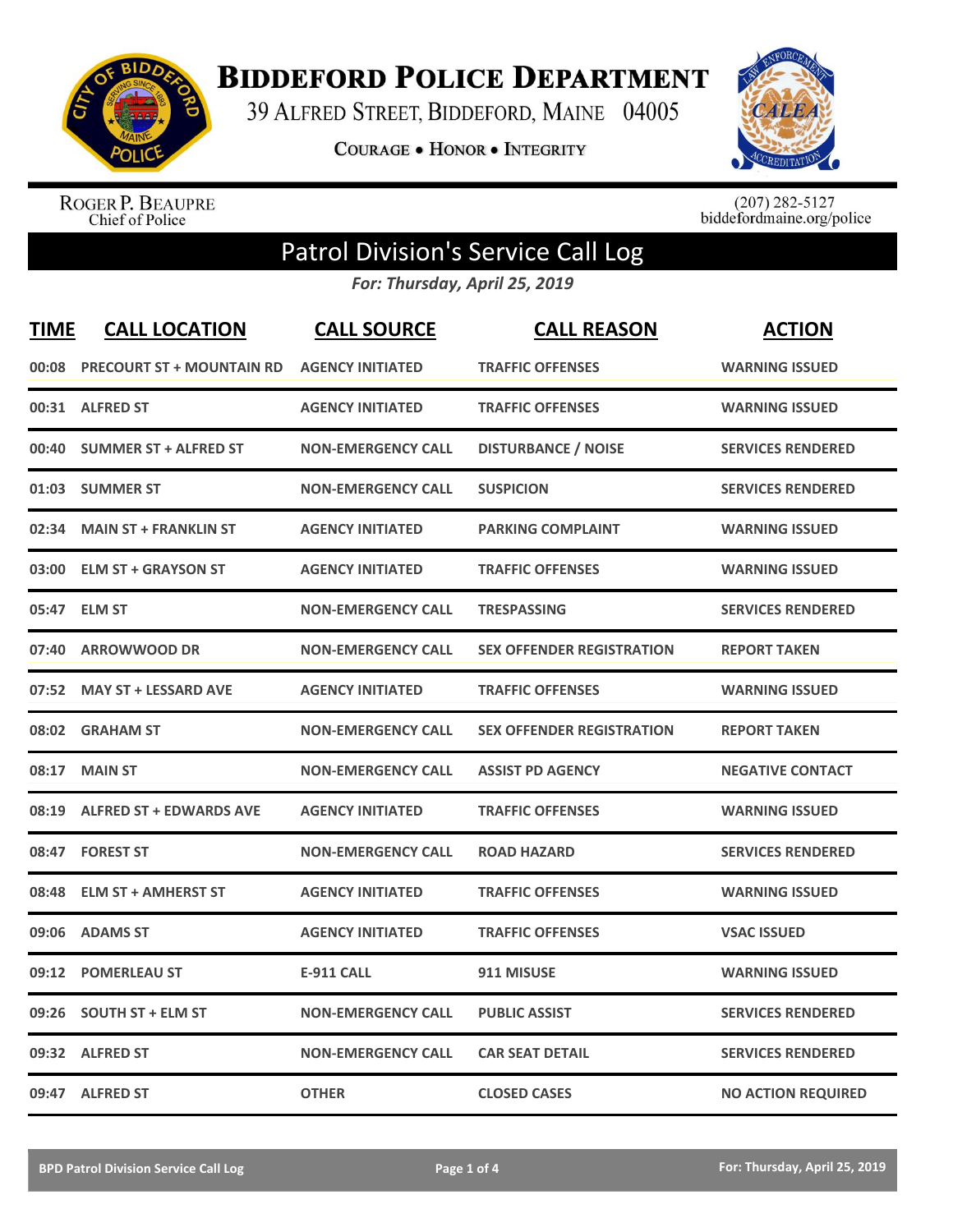| <b>TIME</b> | <b>CALL LOCATION</b>                                     | <b>CALL SOURCE</b>                                              | <b>CALL REASON</b>               | <b>ACTION</b>               |
|-------------|----------------------------------------------------------|-----------------------------------------------------------------|----------------------------------|-----------------------------|
| 09:49       | <b>MIDDLE ST</b>                                         | <b>NON-EMERGENCY CALL</b>                                       | <b>DOMESTIC COMPLAINTS</b>       | <b>NEGATIVE CONTACT</b>     |
| 09:59       | <b>WENTWORTH ST</b>                                      | <b>NON-EMERGENCY CALL</b>                                       | <b>SEX OFFENDER REGISTRATION</b> | <b>SERVICES RENDERED</b>    |
|             | 10:17 ENTERPRISE DR                                      | <b>NON-EMERGENCY CALL</b>                                       | <b>CRIM THREAT / TERRORIZING</b> | <b>REPORT TAKEN</b>         |
|             | 10:31 BREAKWATER AVE                                     | <b>NON-EMERGENCY CALL</b>                                       | <b>FOUND SYRINGE</b>             | <b>SERVICES RENDERED</b>    |
|             | 10:32 SACO FALLS WAY                                     | <b>NON-EMERGENCY CALL</b>                                       | <b>SUSPICION</b>                 | <b>SERVICES RENDERED</b>    |
|             | 10:35 WEST CUTTS ST                                      | <b>AGENCY INITIATED</b>                                         | <b>ANIMAL COMPLAINT</b>          | <b>SERVICES RENDERED</b>    |
|             | 10:54 HILL ST                                            | <b>AGENCY INITIATED</b>                                         | <b>TRAFFIC OFFENSES</b>          | <b>WARNING ISSUED</b>       |
|             | 11:15 ELM ST                                             | <b>WALK-IN AT STATION</b>                                       | <b>DOMESTIC COMPLAINTS</b>       | <b>REPORT TAKEN</b>         |
|             | 11:26 ALFRED ST                                          | <b>NON-EMERGENCY CALL</b>                                       | <b>CHECK WELFARE</b>             | <b>NEGATIVE CONTACT</b>     |
|             | 11:43 ALFRED ST                                          | <b>NON-EMERGENCY CALL</b>                                       | <b>DRUG LOCKER</b>               | <b>SERVICES RENDERED</b>    |
| 12:00       | <b>MAPLEWOOD AVE</b>                                     | <b>NON-EMERGENCY CALL</b>                                       | <b>DRUG</b>                      | <b>CITATION ISSUED</b>      |
|             | OFFENDER: JUVENILE - J  AGE: 16  RESIDENT OF: GORHAM, ME | CHARGE: POSSESSION OF MARIJUANA UNDER 21 YRS OLD- UP TO 1.25 OZ |                                  |                             |
|             | 13:07 YATES ST                                           | <b>AGENCY INITIATED</b>                                         | <b>SHELLFISH VIOLATION</b>       | <b>NO VIOLATION</b>         |
|             | 13:41 CHADWICK PL                                        | <b>NON-EMERGENCY CALL</b>                                       | <b>PARKING COMPLAINT</b>         | <b>SERVICES RENDERED</b>    |
| 14:09       | <b>MARINER WAY</b>                                       | <b>AGENCY INITIATED</b>                                         | <b>PARKING COMPLAINT</b>         | <b>NO ACTION REQUIRED</b>   |
|             | 14:33 MAIN ST + ELM ST                                   | <b>NON-EMERGENCY CALL</b>                                       | <b>TRAFFIC ISSUE</b>             | <b>SERVICES RENDERED</b>    |
|             | 14:34 WENTWORTH ST                                       | <b>NON-EMERGENCY CALL</b>                                       | <b>DISTURBANCE / NOISE</b>       | <b>CIVIL COMPLAINT</b>      |
|             | 15:06 SOUTH ST                                           | <b>NON-EMERGENCY CALL</b>                                       | <b>ANIMAL COMPLAINT</b>          | <b>SERVICES RENDERED</b>    |
|             | 15:08 MAIN ST + FOSS ST                                  | <b>AGENCY INITIATED</b>                                         | <b>TRAFFIC OFFENSES</b>          | <b>WARNING ISSUED</b>       |
|             | 15:18 BOULDER WAY                                        | <b>NON-EMERGENCY CALL</b>                                       | <b>ANIMAL COMPLAINT</b>          | <b>SERVICES RENDERED</b>    |
|             | 15:31 WATER ST + HIGH ST                                 | <b>AGENCY INITIATED</b>                                         | <b>TRAFFIC OFFENSES</b>          | <b>WARNING ISSUED</b>       |
|             | 15:48 BIRCH ST + GRAHAM ST                               | <b>AGENCY INITIATED</b>                                         | <b>TRAFFIC OFFENSES</b>          | <b>VSAC ISSUED</b>          |
|             | 15:53 FREEMAN ST                                         | <b>AGENCY INITIATED</b>                                         | <b>PAPERWORK</b>                 | <b>PAPERWORK NOT SERVED</b> |
|             | 15:53 ELM ST                                             | <b>NON-EMERGENCY CALL</b>                                       | <b>DOMESTIC COMPLAINTS</b>       | <b>SERVICES RENDERED</b>    |
|             | 16:01 WEST ST                                            | <b>AGENCY INITIATED</b>                                         | <b>TRAFFIC OFFENSES</b>          | <b>WARNING ISSUED</b>       |
|             | <b>16:02 BRADBURY ST</b>                                 | <b>NON-EMERGENCY CALL</b>                                       | <b>HARASSMENT</b>                | <b>REPORT TAKEN</b>         |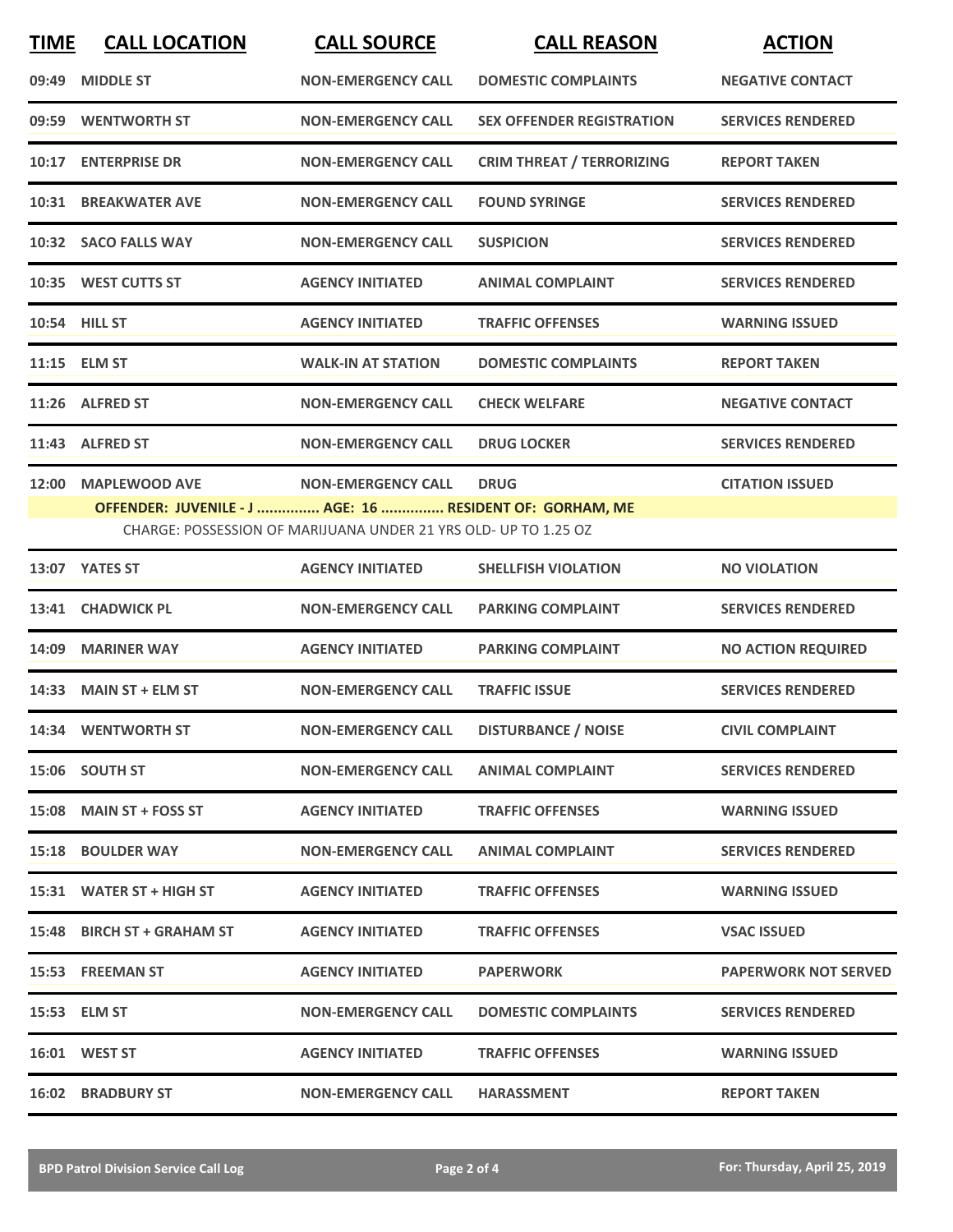| <b>TIME</b> | <b>CALL LOCATION</b>                                                                 | <b>CALL SOURCE</b>                                                | <b>CALL REASON</b>                                                                     | <b>ACTION</b>                |
|-------------|--------------------------------------------------------------------------------------|-------------------------------------------------------------------|----------------------------------------------------------------------------------------|------------------------------|
|             | 16:13 ELM ST                                                                         | <b>NON-EMERGENCY CALL</b>                                         | <b>CHECK WELFARE</b>                                                                   | <b>SERVICES RENDERED</b>     |
|             | 16:35 ELM ST + GOOCH ST                                                              | <b>AGENCY INITIATED</b>                                           | <b>TRAFFIC OFFENSES</b>                                                                | <b>VSAC ISSUED</b>           |
|             | 16:42 TIGER WAY                                                                      | <b>NON-EMERGENCY CALL</b>                                         | <b>ASSAULT</b>                                                                         | <b>REPORT TAKEN</b>          |
|             | 16:46 ALFRED ST                                                                      | <b>WALK-IN AT STATION</b>                                         | <b>WARRANT ARREST</b>                                                                  | <b>ARREST(S) MADE</b>        |
|             | <b>CHARGE: WARRANT ARREST</b>                                                        |                                                                   | OFFENDER: DYLAN SCOTT MERRITT-YOUNG  AGE: 27  RESIDENT OF: BIDDEFORD, ME               |                              |
|             | 16:48 RAY ST                                                                         | <b>NON-EMERGENCY CALL</b>                                         | <b>CHECK WELFARE</b>                                                                   | <b>SERVICES RENDERED</b>     |
|             | 17:24 BRADBURY ST                                                                    | <b>AGENCY INITIATED</b>                                           | <b>TRAFFIC OFFENSES</b>                                                                | <b>SERVICES RENDERED</b>     |
|             | 17:30 POOL ST + DECARY RD                                                            | <b>AGENCY INITIATED</b>                                           | <b>TRAFFIC OFFENSES</b>                                                                | <b>WARNING ISSUED</b>        |
|             | 17:31 CENTER ST                                                                      | <b>NON-EMERGENCY CALL</b>                                         | <b>HARASSMENT</b>                                                                      | <b>SERVICES RENDERED</b>     |
|             | 17:32 LINCOLN ST                                                                     | <b>E-911 CALL</b>                                                 | 911 MISUSE                                                                             | <b>NO ACTION REQUIRED</b>    |
|             | 17:35 CENTER ST                                                                      | <b>NON-EMERGENCY CALL</b>                                         | <b>HARASSMENT</b>                                                                      | <b>REPORT TAKEN</b>          |
|             | 17:48 CRESCENT ST                                                                    | <b>NON-EMERGENCY CALL</b>                                         | <b>ASSAULT</b><br>OFFENDER: WILLIAM LEVI WILLIAMS  AGE: 47  RESIDENT OF: BIDDEFORD, ME | <b>ARREST(S) MADE</b>        |
|             | CHARGE: ASSAULT<br><b>CHARGE: CRIMINAL MISCHIEF</b><br><b>CHARGE: WARRANT ARREST</b> | CHARGE: REFUSING TO SUBMIT TO ARREST OR DETENTION, PHYSICAL FORCE |                                                                                        |                              |
|             | 18:47 ALFRED ST                                                                      | <b>WALK-IN AT STATION</b>                                         | <b>PAPERWORK</b>                                                                       | <b>PAPERWORK SERVED</b>      |
|             | 19:06 ALFRED ST                                                                      | <b>AGENCY INITIATED</b>                                           | <b>DISABLED VEHICLE</b>                                                                | <b>SERVICES RENDERED</b>     |
|             | 19:24 ELM ST                                                                         | <b>NON-EMERGENCY CALL</b>                                         | 911 MISUSE                                                                             | <b>WARNING ISSUED</b>        |
|             | 19:34 OAK RIDGE RD                                                                   | <b>NON-EMERGENCY CALL</b>                                         | 911 MISUSE                                                                             | <b>SERVICES RENDERED</b>     |
|             | 19:36 ALFRED ST                                                                      | <b>WALK-IN AT STATION</b>                                         | <b>TRESPASSING</b>                                                                     | <b>TRANSPORT TO HOSPITAL</b> |
|             | 20:22 POOL ST + HIDDEN FARM RD                                                       | <b>AGENCY INITIATED</b>                                           | <b>TRAFFIC OFFENSES</b>                                                                | <b>WARNING ISSUED</b>        |
|             | 20:59 FOURTH ST                                                                      | <b>E-911 CALL</b>                                                 | 911 MISUSE                                                                             | <b>NEGATIVE CONTACT</b>      |
|             | 21:26 WEST ST                                                                        | <b>AGENCY INITIATED</b>                                           | <b>TRAFFIC OFFENSES</b>                                                                | <b>WARNING ISSUED</b>        |
|             | 22:09 WEST ST                                                                        | <b>E-911 CALL</b>                                                 | <b>SUSPICION</b>                                                                       | <b>SERVICES RENDERED</b>     |
|             | 22:31 ELM ST                                                                         | <b>NON-EMERGENCY CALL</b>                                         | <b>ANIMAL COMPLAINT</b>                                                                | <b>SERVICES RENDERED</b>     |
|             | 23:24 ALFRED ST                                                                      | <b>AGENCY INITIATED</b>                                           | <b>TRAFFIC OFFENSES</b>                                                                | <b>VSAC ISSUED</b>           |